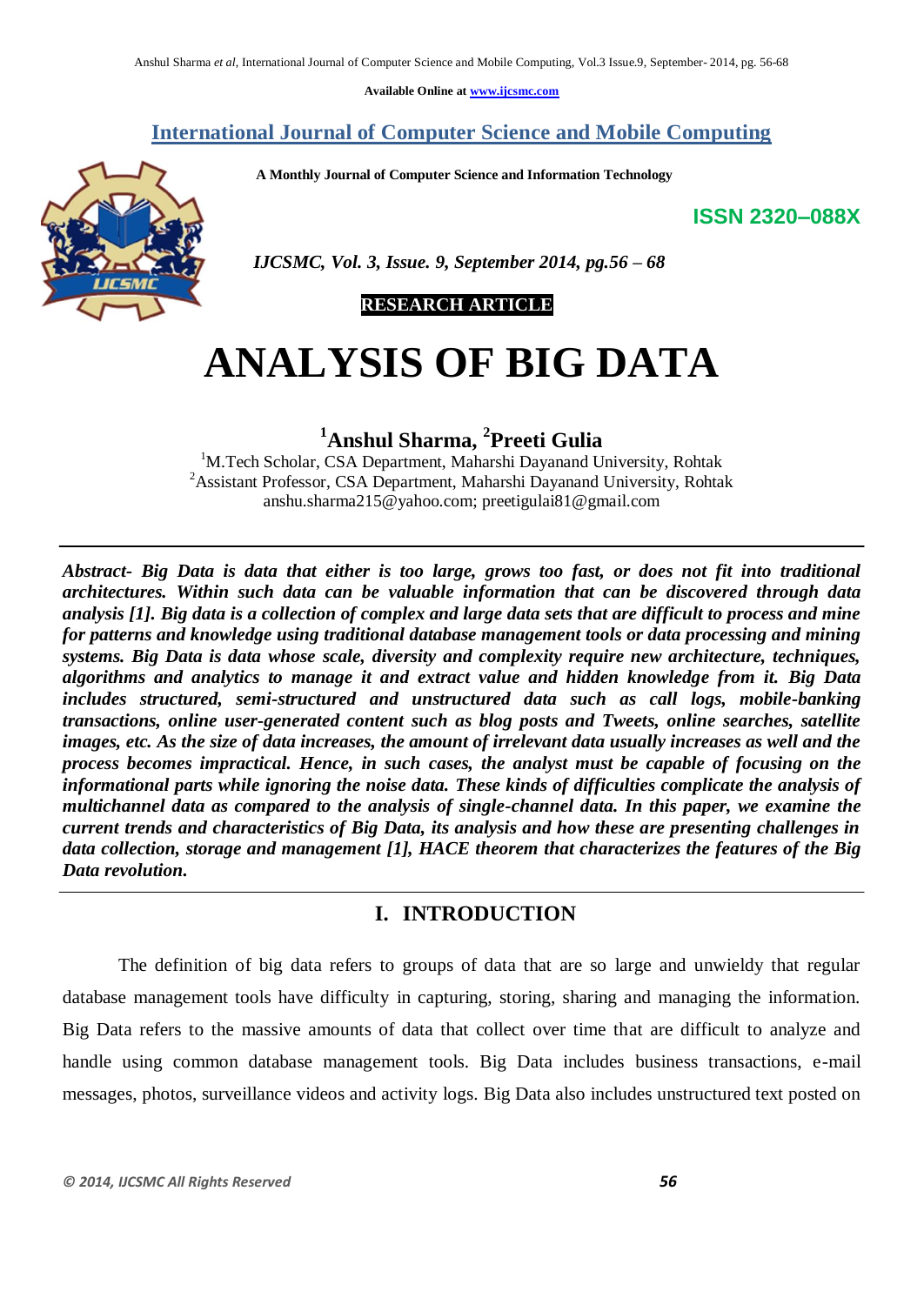the Web, such as blogs and social media. Big data refers to a process that is used when traditional data mining and handling techniques cannot uncover the insights and meaning of the underlying data. Data that is unstructured or time sensitive or simply very large cannot be processed by relational database engines. This type of data requires a different processing approach called big data, which uses massive parallelism on readily-available hardware[2,3].

# **II. CHARACTERISTICS OF BIG DATA**

Big Data can be described by the following characteristics[4]:

**Volume** (Scale of data) – The quantity of data that is generated is very important in this context. It is the size of the data which determines the value and potential of the data under consideration and whether it can actually be considered as Big Data or not. The name 'Big Data' itself contains a term which is related to size and hence the characteristic.



Fig. 3.1 Three Important Characteristics of BIG DATA [10]

**Variety** (Different forms of data)- The next aspect of Big Data is its variety. This means that the category to which Big Data belongs to is also a very essential fact that needs to be known by the data analysts. This helps the people, who are closely analyzing the data and are associated with it, to effectively use the data.[5]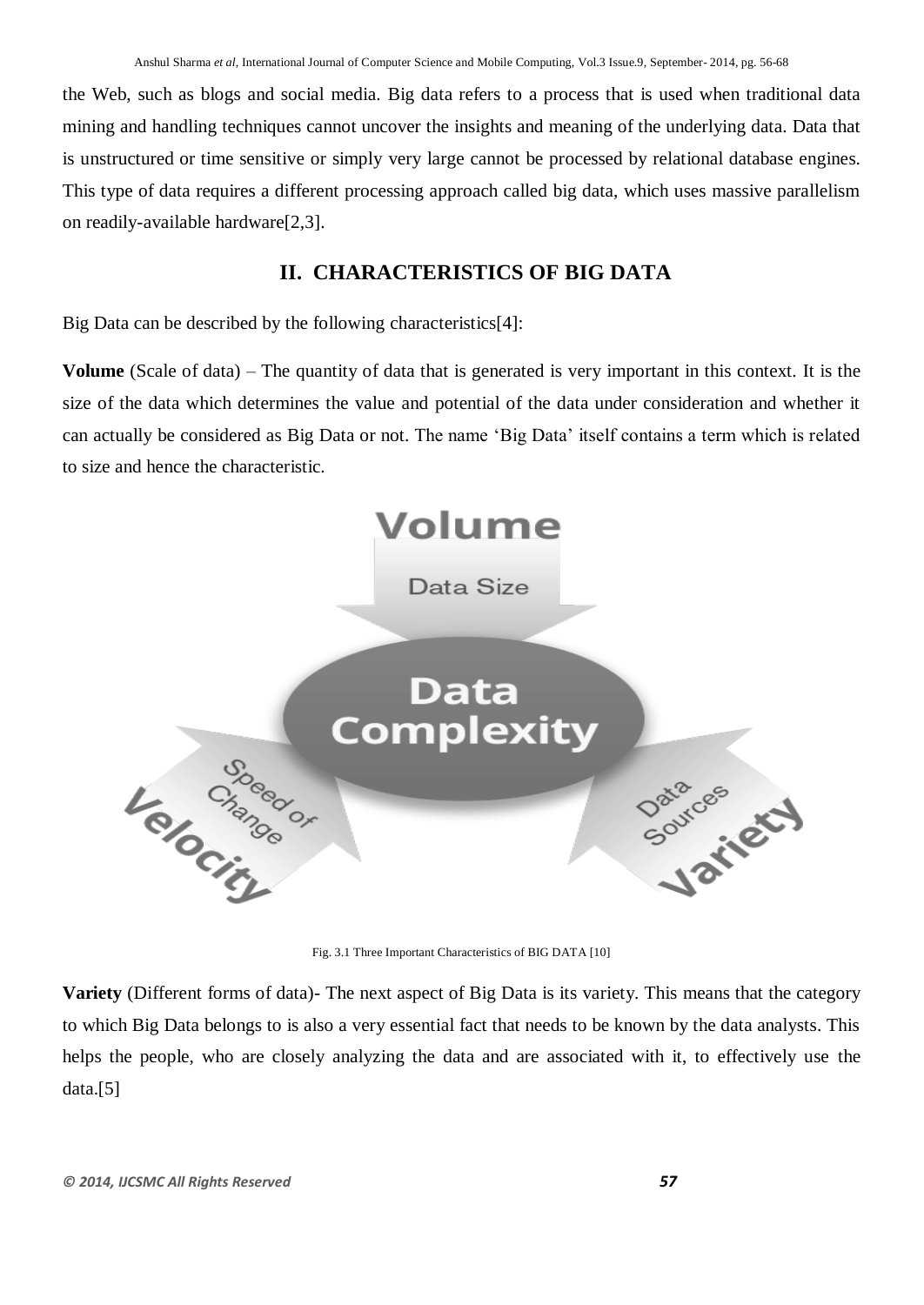**Velocity** (Analysis of streaming data)- The term 'velocity' in this context refers to the speed of generation of data or how fast the data is generated and processed to meet the demands and the challenges which lie ahead in the path of growth and development.[5]

**Veracity** (Uncertainty of data) - This is a factor which can be a problem for those who analyze the data. This refers to the inconsistency which can be shown by the data at times, thus hampering the process of being able to handle and manage the data effectively.[5]

**Complexity**- Data management can become a very complex process, especially when large volumes of data come from multiple sources. These data need to be linked, connected and correlated in order to be able to grasp the information that is supposed to be conveyed by these data. This situation, is therefore, termed as the 'complexity' of Big Data.[5]

# **III. THE SEVEN STEPS OF BIG DATA DELIVERY**

- Collect: Data is collected from the data sources and distributed across multiple nodes often a grid – each of which processes a subset of data in parallel.
- Process: The system then uses that same high-powered parallelism to perform fast computations against the data on each node. Next, the nodes reduce the resulting data findings into more consumable data sets to be used by either a human being (in the case of analytics) or machine (in the case of large-scale interpretation of results).
- Manage: Often the big data being processed is heterogeneous, originated from different transactional systems. Nearly all of that data needs to be understood, defined, annotated, cleansed and audited for security purposes.
- Measure: Companies will often measure the rate at which data can be integrated with other customer behaviors or records, and whether the rate of integration or correction is increasing over time. Business requirements should determine the type of measurement and the ongoing tracking.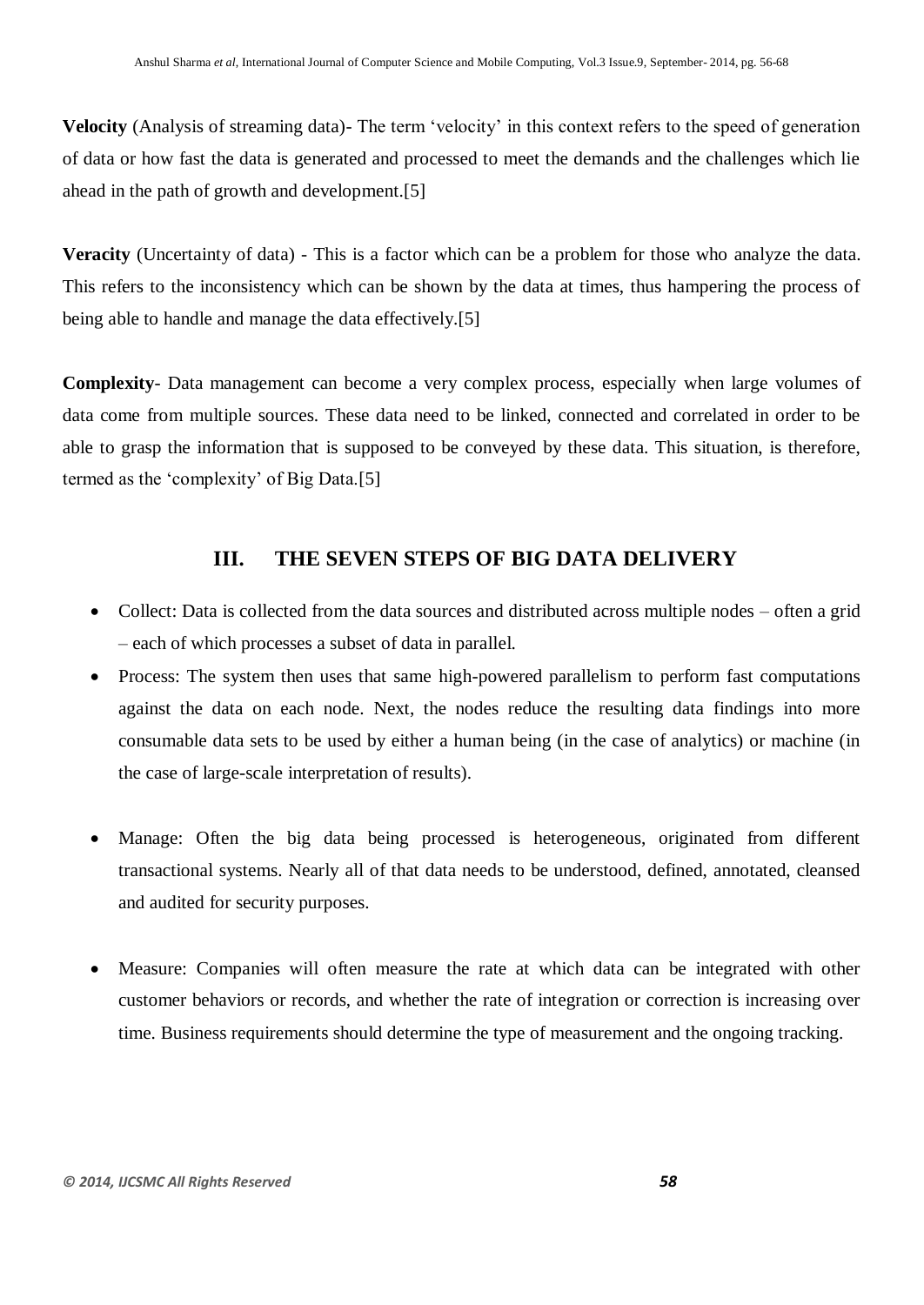- Consume: The resulting use of the data should fit in with the original requirement for the processing. For instance, if bringing in a few hundred terabytes of social media interactions demonstrates whether and how social media data delivers additional product purchases, then there should be rules for how social media data is accessed and updated. This is equally important for machine-to-machine data access.
- Store: As the "data-as-a-service" trend takes shape, increasingly the data stays in a single location, while the programs that access it move around. Whether the data is stored for short-term batch processing or longer-term retention, storage solutions should be deliberately addressed.
- Govern: Data governance encompasses the policies and oversight of data from a business perspective. As defined, data governance applies to each of the six preceding stages of big data delivery.

# **IV. HACE THEOREM**

This is theorem to model Big Data characteristics. According to it Big Data have the following characteristics:

#### **H**eterogeneous, **A**utonomous, **C**omplex & **E**volving

Big data starts with large volume, heterogeneous, autonomous sources with distributed and decentralized control, and seeks to explore complex and evolving relationships among data. These characteristics make it an extreme challenge for discovering useful knowledge from the Big Data[5].

## *A. Huge Data with Heterogeneous and Diverse Dimensionality*

One of the fundamental characteristics of the Big Data is the huge volume of data represented by heterogeneous and diverse dimensionalities. This is because different information collectors use their own schemata for data recording, and the nature of different applications also results in diverse representations of the data. For example, each single human being in a bio-medical world can be represented by using simple demographic information such as gender, age, family disease history etc. For X-ray examination and CT scan of each individual, images or videos are used to represent the results because they provide visual information for doctors to carry detailed examinations. For a DNA or genomic related test, microarray expression images and sequences are used to represent the genetic code information because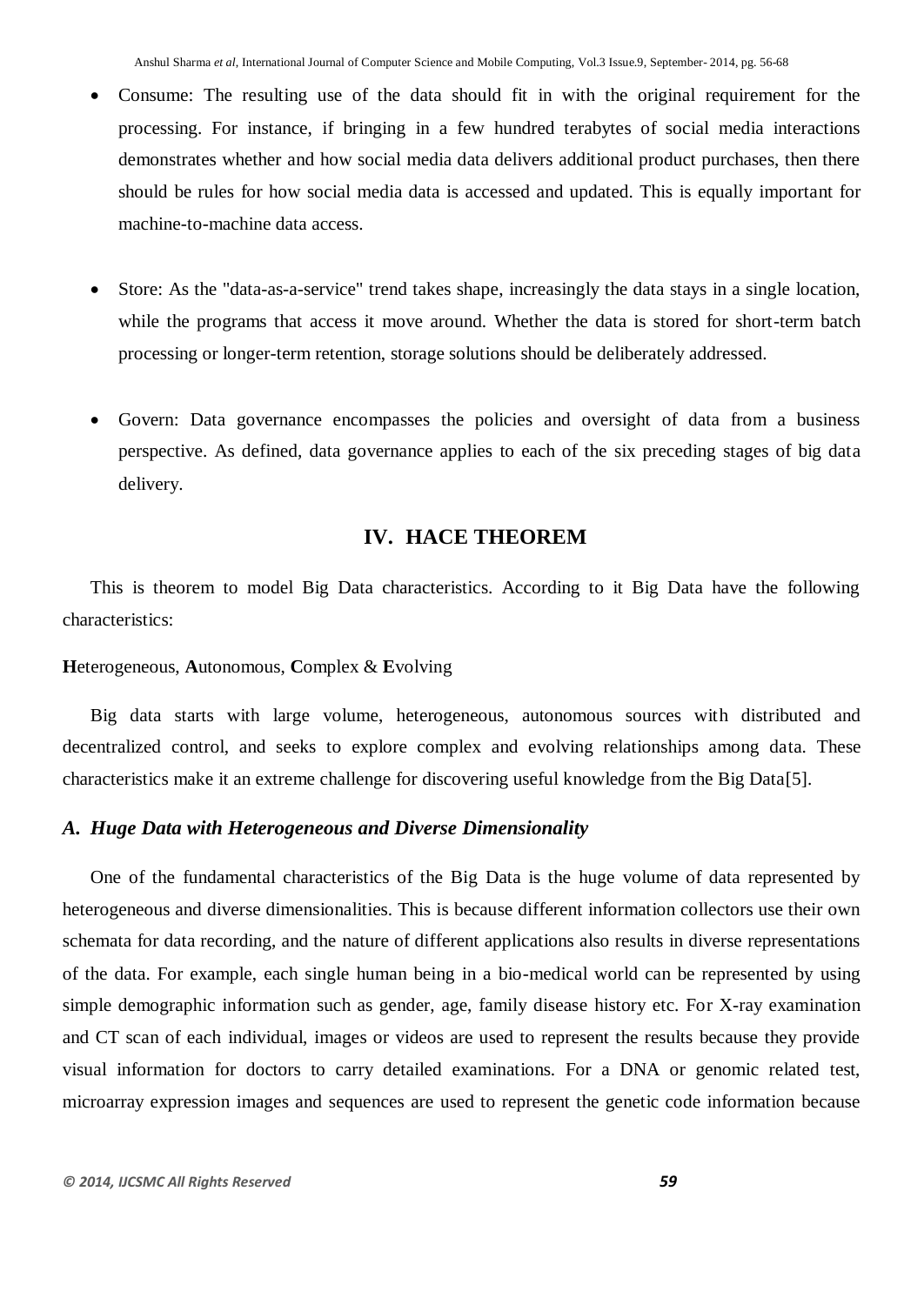this is the way that our current techniques acquire the data. Under such circumstances, the heterogeneous features refer to the different types of representations for the same individuals, and the diverse features refer to the variety of the features involved to represent each single observation. Different organizations (or health practitioners) may have their own schemata to represent each patient, the data heterogeneity and diverse dimensionality issues become major challenges if we are trying to enable data aggregation by combining data from all sources.

## *B. Autonomous Sources with Distributed and Decentralized Control*

Autonomous data sources with distributed and decentralized controls are a main characteristic of Big Data applications. Being autonomous, each data source is able to generate and collect information without involving (or relying on) any centralized control. This is similar to the World Wide Web (WWW) setting where each web server provides a certain amount of information and each server is able to fully function without necessarily relying on other servers. On the other hand, the enormous volumes of the data also make an application vulnerable to attacks or malfunctions, if the whole system has to rely on any centralized control unit. For major Big Data related applications, such as Google, Flicker, Facebook, and Walmart, a large number of server farms are deployed all over the world to ensure nonstop services and quick responses for local markets. Such autonomous sources are not only the solutions of the technical designs, but also the results of the legislation and the regulation rules in different countries/regions. For example, Asian markets of Walmart are inherently different from its North American markets in terms of seasonal promotions, top sell items, and customer behaviors. More specifically, the local government regulations also impact on the wholesale management process and eventually result in data representations and data warehouses for local markets.

#### *C. Complex and Evolving Relationships*

While the volume of the Big Data increases, so do the complexity and the relationships underneath the data. In an early stage of data centralized information systems, the focus is on finding best feature values to represent each observation. This is similar to using a number of data fields, such as age, gender, income, education background etc., to characterize each individual. This type of sample-feature representation inherently treats each individual as an independent entity without considering their social connections which is one of the most important factors of the human society. Such social connections commonly exist not only in our daily activities, but also are very popular in virtual worlds. For example, major social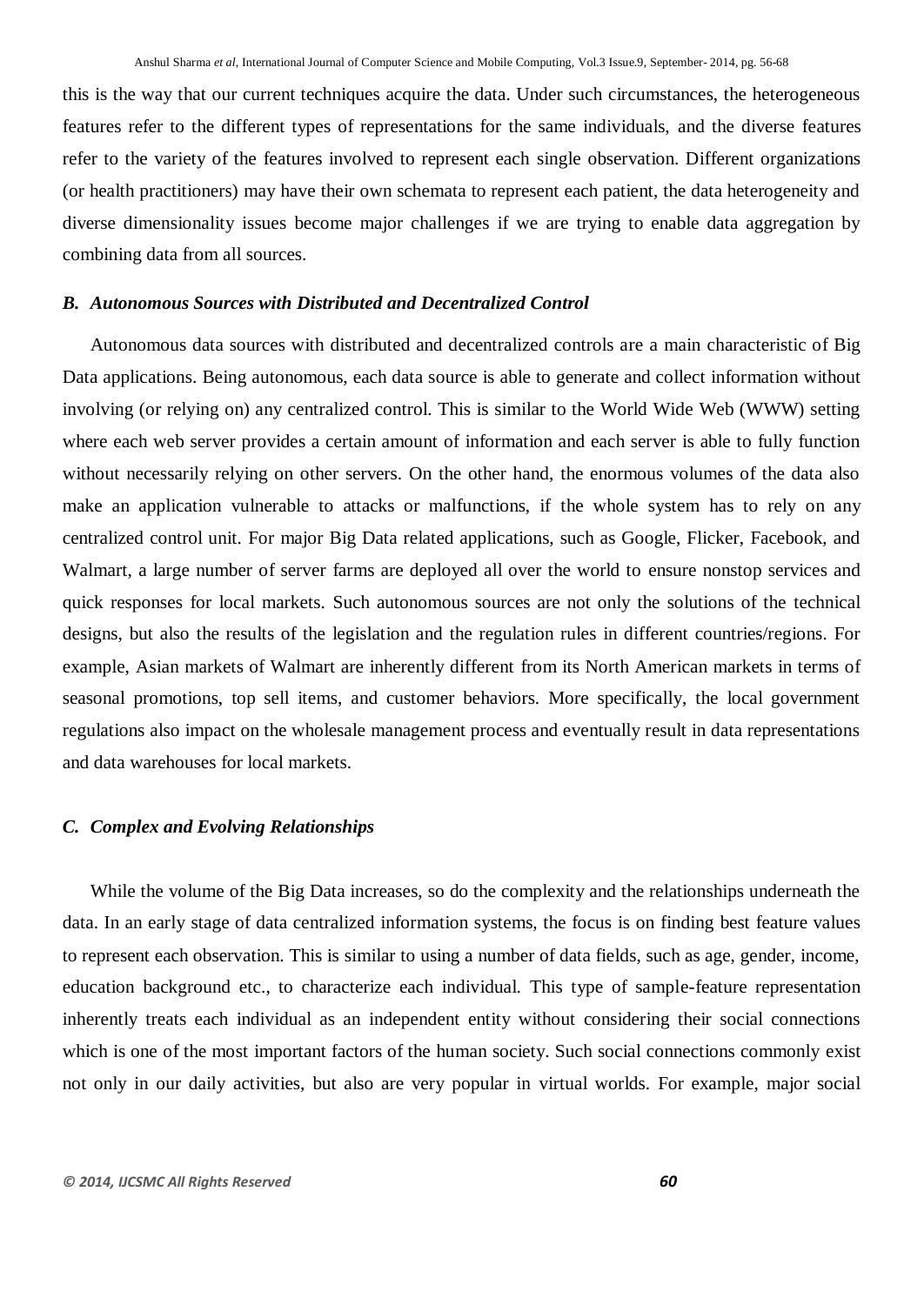network sites, such as Facebook or Twitter, are mainly characterized by social functions such as friendconnections and followers (in Twitter). The correlations between individuals inherently complicate the whole data representation and any reasoning process. In the sample-feature representation, individuals are regarded similar if they share similar feature values, whereas in the sample-feature-relationship representation, two individuals can be linked together (through their social connections) even though they might share nothing in common in the feature domains at all. In a dynamic world, the features used to represent the individuals and the social ties used to represent our connections may also evolve with respect to temporal, spatial, and other factors. Such a complication is becoming part of the reality for Big Data applications, where the key is to take complex (non-linear, many-to-many) data relationships, along with the evolving changes, into consideration, to discover useful patterns from Big Data collections.

# **V. BIG DATA ANALYSIS**

Data analysis can also be described as knowledge discovery from data. Knowledge discovery is a method where new knowledge is derived from a data set. More accurately, knowledge discovery is a process where different practices of managing and analyzing data are used to extract this new knowledge [6,7].

#### *Data Collection*

The first step in the data processing pipeline is data collection. In this step all data that is to be processed is consolidated for analysis. Difficulties with data collection lie in the different forms that data may have as they arrive from different sources. Data integration is later performed to keep data as cohesive as possible.

#### *Data Cleansing*

After collection, data cleansing or cleaning is performed. There may be data that is either noisy, erroneous or missing values. Data cleaning uses different methods to eliminate this bad data from the dataset. After cleaning, data may need to be transformed as final preparation for analytics.

#### *Data Analysis*

After data processing the analysis can begin. In this stage, many different analytic methods and techniques may be performed. These methods and techniques can be broken down into three categories: statistical analysis, data mining and machine learning. Statistical analysis creates models for predication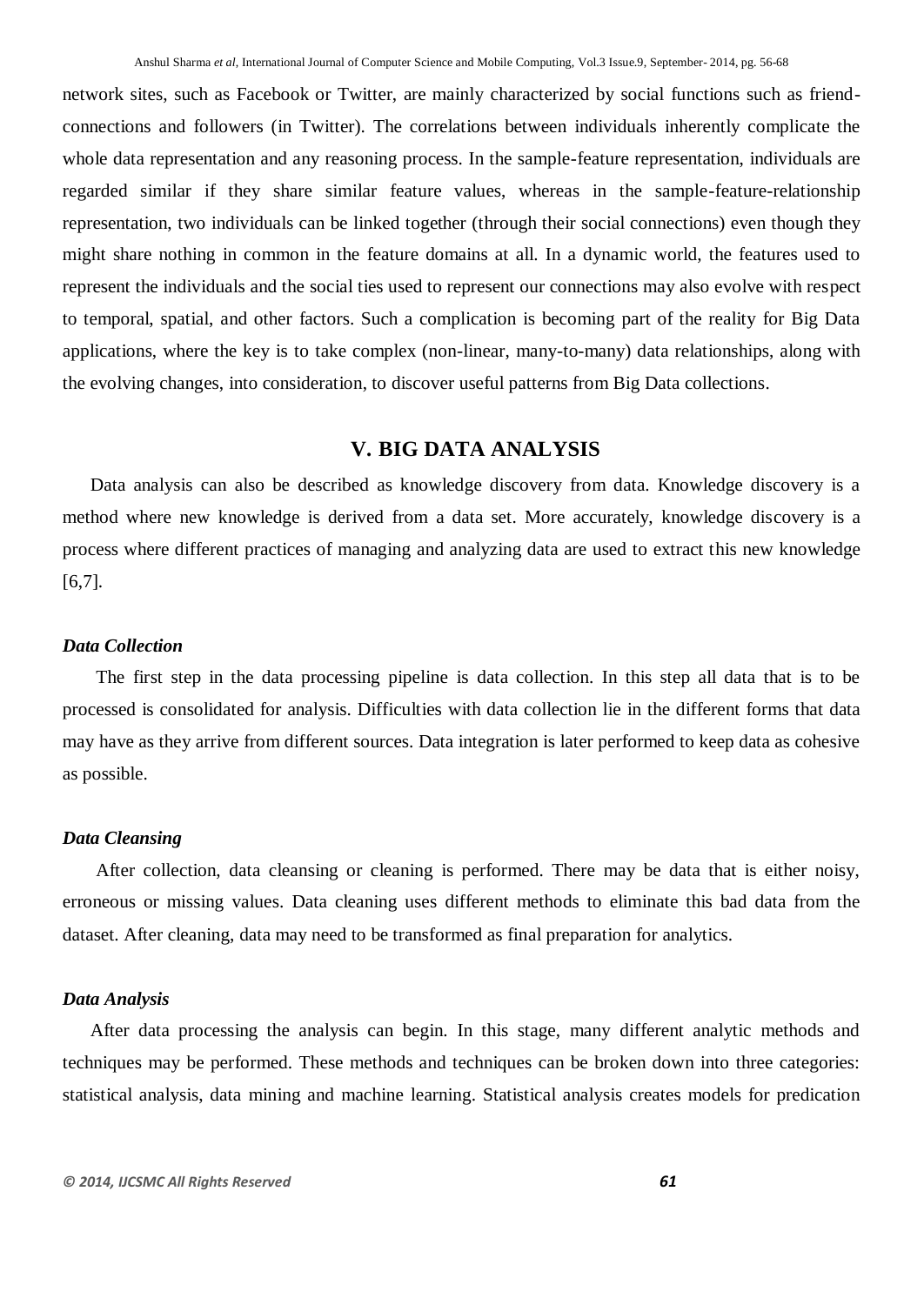and summarizes datasets. Data mining uses a variety of techniques (clustering, classification, etc.) to discover patterns and models present in the data. Machine learning is used to discover relationships that are present within the data.

# **VI. CHALLENGES IN BIG DATA**

Big data presents a number of challenges, the challenges in Big Data are usually the real implementation hurdles which require immediate attention. Any implementation without handling these challenges may lead to the failure of the technology implementation and some unpleasant results. There are numerous challenges, from privacy and security to access and deployment such as[8,9]:

#### *(i) Privacy and Security*

It is the most important challenges with big data which is sensitive and includes conceptual, technical as well as legal significance.

- The personal information (e.g. in database of a merchant or social networking website) of a person when combined with external large data sets, leads to the inference of new facts about that person and it's possible that these kinds of facts about the person are secretive and the person might not want the data owner or any person to know about them.
- Information regarding the people is collected and used in order to add value to the business of the organization. This is done by creating insights in their lives which they are unaware of.
- Another important consequence arising would be Social stratification where a literate person would be taking advantages of the Big data predictive analysis and on the other hand underprivileged will be easily identified and treated worse.
- Big Data used by law enforcement will increase the chances of certain tagged people to suffer from adverse consequences without the ability to fight back or even having knowledge that they are being discriminated.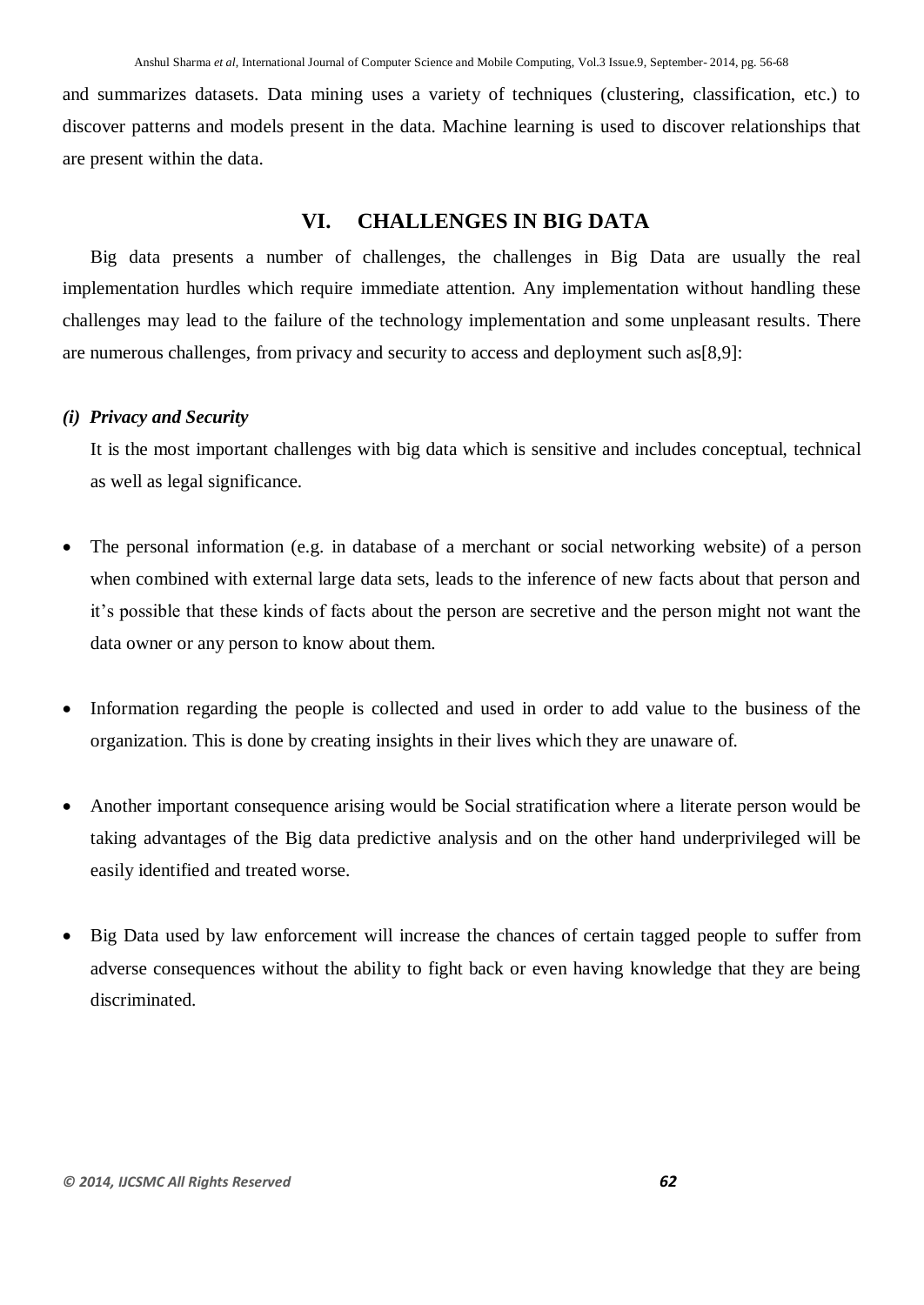#### *(ii) Data Access and Sharing of Information*

If the data in the companies information systems is to be used to make accurate decisions in time it becomes necessary that it should be available in accurate, complete and timely manner. This makes the data management and governance process bit complex adding the necessity to make data open and make it available to government agencies in standardized manner with standardized APIs, metadata and formats thus leading to better decision making, business intelligence and productivity improvements. Sharing of data between companies is awkward because sharing data about their clients and operations threatens the culture of secrecy and competitiveness.

#### *(iii) Analytical Challenges*

The main challenging questions are as:

- What if data volume gets so large and varied and it is not known how to deal with it?
- Does all data need to be stored?
- Does all data need to be analyzed?
- How to find out which data points are really important?
- How can the data be used to best advantage?

Big data brings along with it some huge analytical challenges. The type of analysis to be done on this huge amount of data which can be unstructured, semi structured or structured requires a large number of advance skills. Moreover the type of analysis which is needed to be done on the data depends highly on the results to be obtained i.e. decision making. This can be done by using one of two techniques: either incorporate massive data volumes in analysis or determine upfront which big data is relevant.

#### *(iv) Human Resources and Manpower*

Since Big data is at its youth and an emerging technology so it needs to attract organizations and youth with diverse new skill sets. These skills should not be limited to technical ones but also should extend to research, analytical, interpretive and creative ones. These skills need to be developed in individuals hence requires training programs to be held by the organizations. Moreover the Universities need to introduce curriculum on big data to produce skilled employees in this expertise.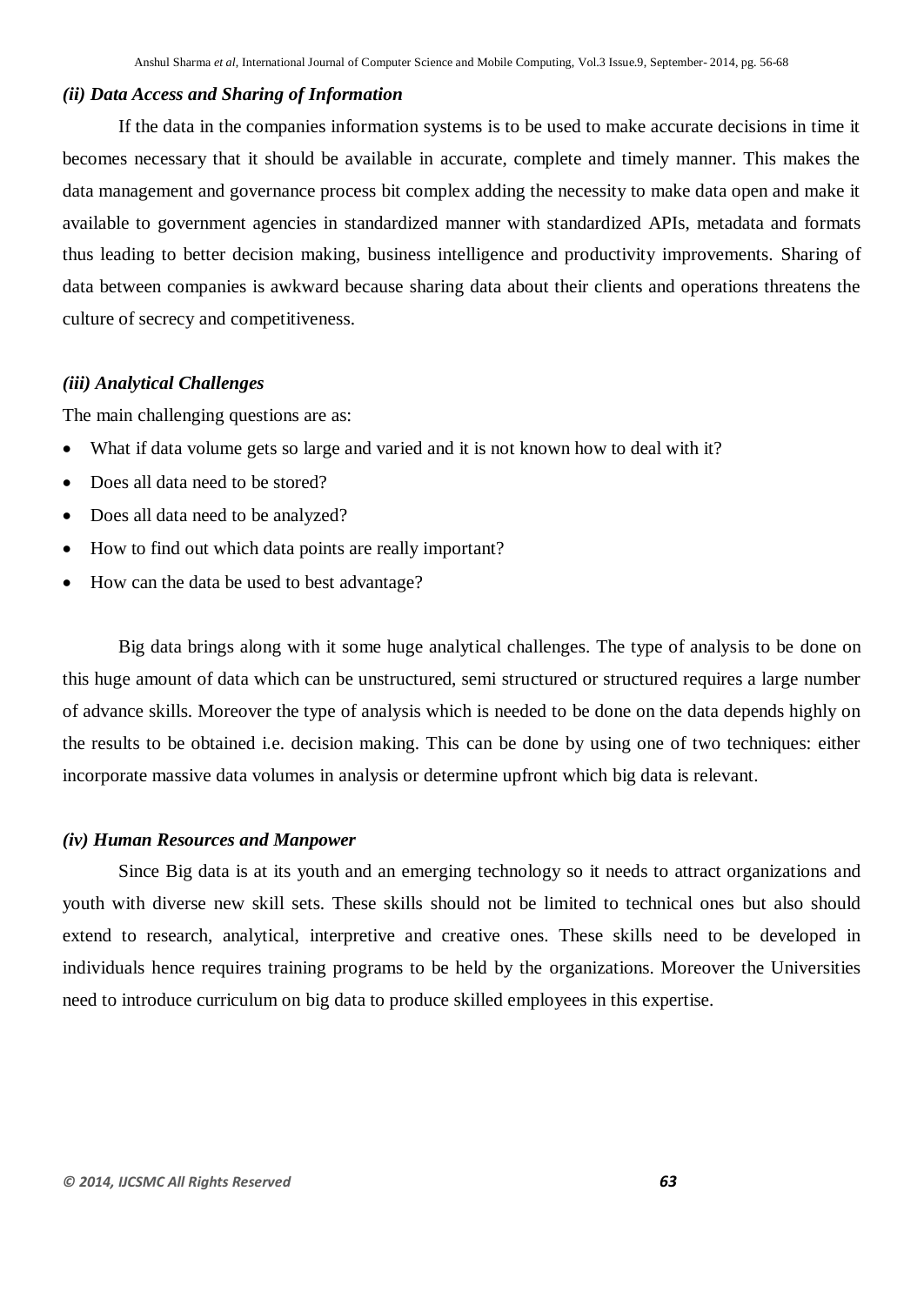#### *(v) Technical Challenges*

*Fault Tolerance***:** With the incoming of new technologies like Cloud computing and big data it is always intended that whenever the failure occurs the damage done should be within acceptable threshold rather than beginning the whole task from the scratch. Fault-tolerant computing is extremely hard, involving intricate algorithms. It is simply not possible to devise absolutely foolproof, 100% reliable fault tolerant machines or software. Thus the main task is to reduce the probability of failure to an "acceptable" level. Unfortunately, the more we strive to reduce this probability, the higher the cost. Two methods which seem to increase the fault tolerance in big data are as:

First is to divide the whole computation being done into tasks and assign these tasks to different nodes for computation.

Second is, one node is assigned the work of observing that these nodes are working properly.

If something happens that particular task is restarted. But sometimes it's quite possible that that the whole computation can't be divided into such independent tasks. There could be some tasks which might be recursive in nature and the output of the previous computation of task is the input to the next computation. Thus restarting the whole computation becomes cumbersome process. This can be avoided by applying Checkpoints which keeps the state of the system at certain intervals of the time. In case of any failure, the computation can restart from last checkpoint maintained.

*Scalability:* The scalability issue of big data requires a high level of sharing of resources which is expensive and also brings with it various challenges like how to run and execute various jobs so that we can meet the goal of each workload cost effectively. It also requires dealing with the system failures in an efficient manner which occurs more frequently if operating on large clusters. There has been a huge shift in the technologies being used. Hard Disk Drives (HDD) are being replaced by the solid state Drives and Phase Change technology which are not having the same performance between sequential and random data transfer. Thus, what kinds of storage devices are to be used; is again a big question for data storage.

*Quality of Data:* Collection of huge amount of data and its storage comes at a cost. More data if used for decision making or for predictive analysis in business will definitely lead to better results. Business Leaders will always want more and more data storage whereas the IT Leaders will take all technical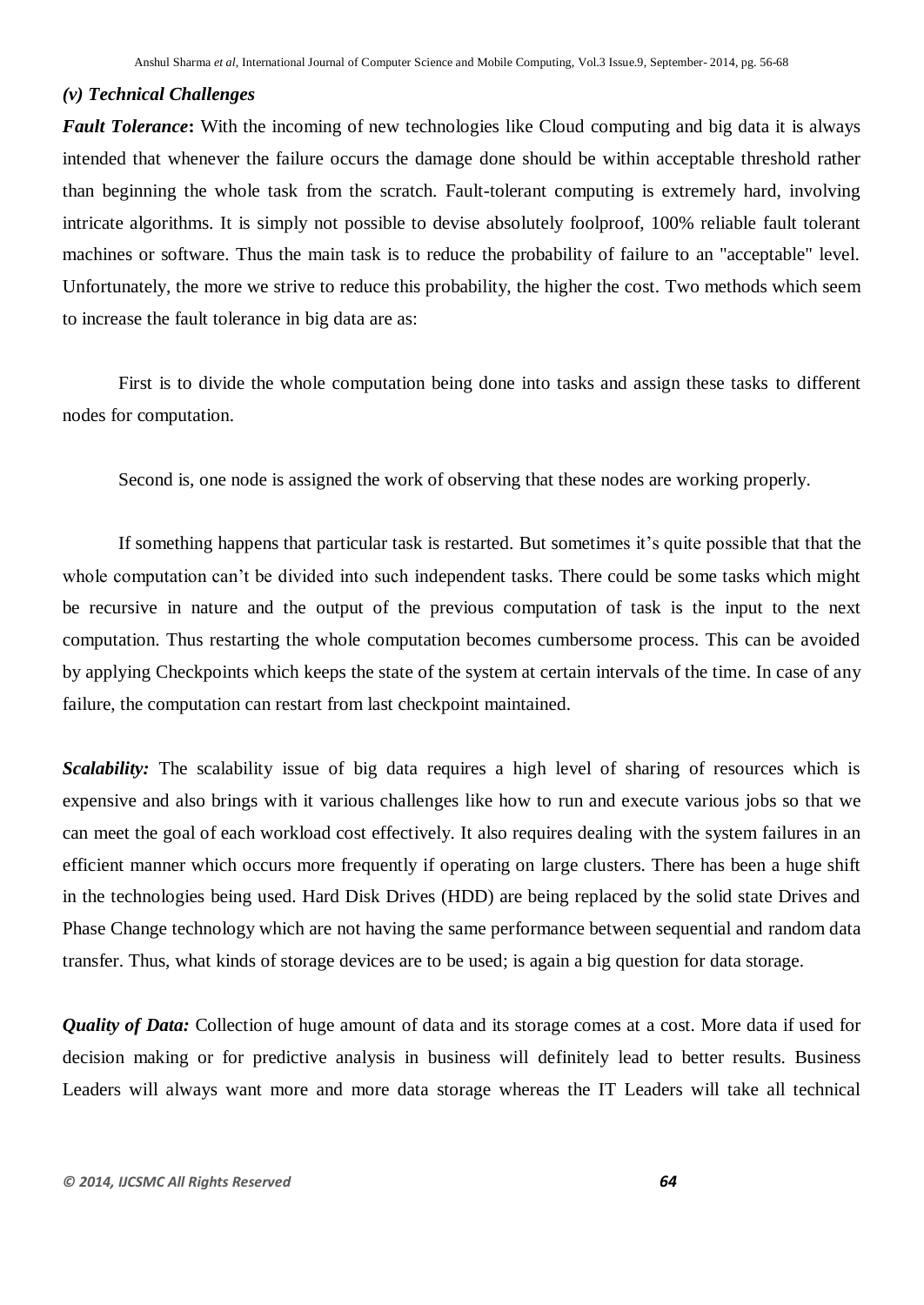aspects in mind before storing all the data. Big data basically focuses on quality data storage rather than having very large irrelevant data so that better results and conclusions can be drawn. This further leads to various questions like how it can be ensured that which data is relevant, how much data would be enough for decision making and whether the stored data is accurate or not to draw conclusions from it etc.

*Heterogeneous Data:* Unstructured data represents almost every kind of data being produced like social media interactions to recorded meetings to handling of PDF documents, fax transfers, to emails and more. Working with unstructured data is cumbersome and of course costly too. Converting all this unstructured data into structured one is also not feasible.

Structured data is always organized into highly mechanized and manageable way. It shows well integration with database but unstructured data is completely raw and unorganized.

# **VII. BIG DATA ADVANTAGES**

The Big Data has numerous advantages on society, science and technology. It is onto the way that how it is used for the human beings. Some of the advantages are described below[8]:

#### **Understanding Customers**

This is one of the biggest and most publicized areas of big data use today. Here, big data is used to better understand customers and their behaviors and preferences. Companies are keen to expand their traditional data sets with social media data, browse logs as well as text analytics and sensor data to get a more complete picture of their customers. The big objective, in many cases, is to create predictive models.

#### **Understanding and Optimizing Business Process**

Big data is also increasingly used to optimize business processes. Retailers are able to optimize their stock based on predictions generated from social media data, web search trends and weather forecasts. HR business processes are also being improved using big data analytics. This includes the optimization of talent acquisition, as well as the measurement of company culture and staff engagement using big data tool.

#### **Improving Science and Research**

Science and research is currently being transformed by the new possibilities big data brings.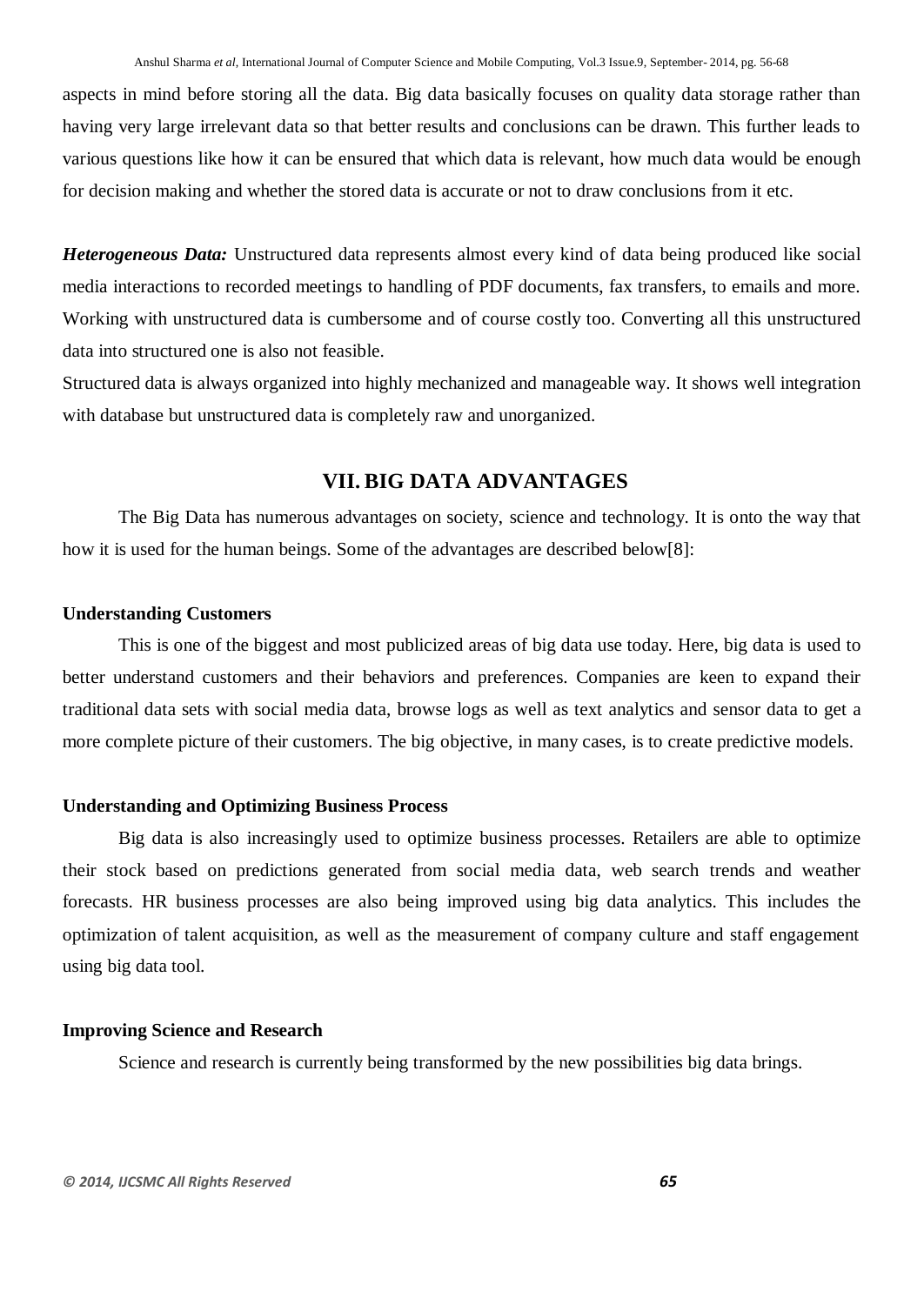For example, CERN, the Swiss nuclear physics lab with its Large Hadron Collider, the world's largest and most powerful particle accelerator. Experiments to unlock the secrets of our universe – how it started and works - generate huge amounts of data. The CERN data centre has 65,000 processors to analyse its 30 petabytes of data. However, it uses the computing powers of thousands of computers distributed across 150 data centers worldwide to analyze the data. Such computing powers can be leveraged to transform so many other areas of science and research.

## **Improving Healthcare and Public Health**

The computing power of big data analytics enables us to decode entire DNA strings in minutes and will allow us to find new cures and better understand and predict disease patterns. The clinical trials of the future won't be limited by small sample sizes but could potentially include everyone.

#### **Optimizing Machine and Device Performance**

Big data analytics help machines and devices become smarter and more autonomous. For example, big data tools are used to operate Google's self-driving car. The Toyota Prius is fitted with cameras, GPS as well as powerful computers and sensors to safely drive on the road without the intervention of human beings. Big data tools are also used to optimize energy grids using data from smart meters. We can even use big data tools to optimize the performance of computers and data warehouses.

## **Financial Trading**

High Frequency Trading (HFT) is an area where big data finds a lot of use today. Here, big data algorithms are used to make trading decisions. Today, the majority of equity trading now takes place via data algorithms that increasingly take into account signals from social media networks and news websites to make buy and sell decisions in split seconds.

#### **Improving Security and Law Enforcement**

Big data is applied heavily in improving security and enabling law enforcement. The revelations are that the National Security Agency (NSA) in the U.S. uses big data analytics to foil terrorist plots (and maybe spy on us). Others use big data techniques to detect and prevent cyber-attacks. Police forces use big data tools to catch criminals and even predict criminal activity, credit card companies use big data to detect fraudulent transactions.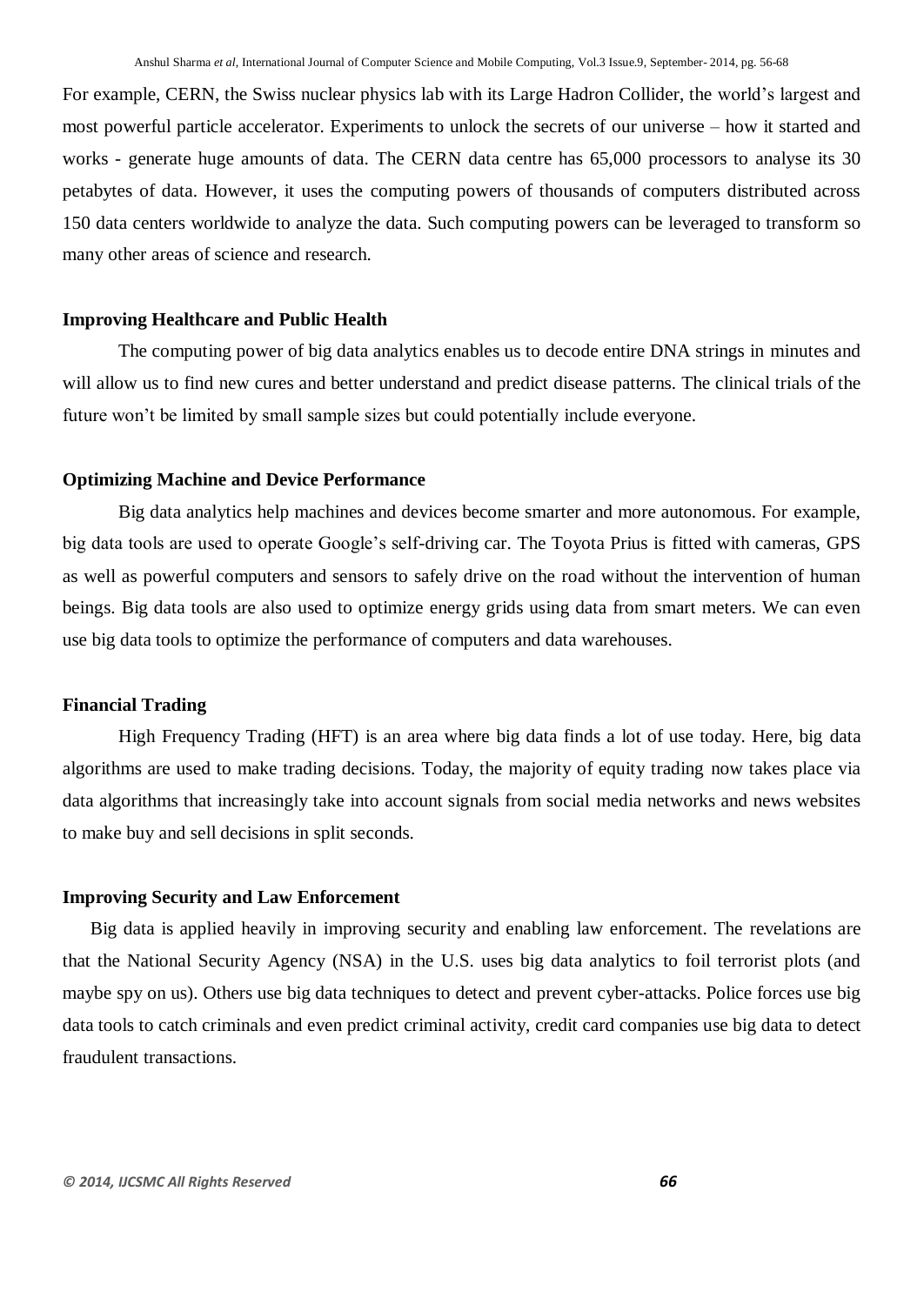## **VIII. CONCLUSION**

Big data is an evolving term that describes any voluminous amount of [structured,](http://searchsqlserver.techtarget.com/definition/data-structure) semi-structured and [unstructured data](http://searchbusinessanalytics.techtarget.com/definition/unstructured-data) that has the potential to be mined for information. Big data can be characterized by 3Vs: the extreme volume of data, the wide variety of types of data and the velocity at which the data must be must processed. Although big data doesn't refer to any specific quantity, the term is often used when speaking about [petabytes](http://searchstorage.techtarget.com/definition/petabyte) and [exabytes](http://searchstorage.techtarget.com/definition/exabyte) of data, much of which cannot be integrated easily. Because big data takes too much time and costs too much money to load into a traditional [relational database](http://searchsqlserver.techtarget.com/definition/relational-database) for analysis, new approaches to storing and analyzing data have emerged that rely less on data [schema](http://searchsqlserver.techtarget.com/definition/schema) and [data quality.](http://searchdatamanagement.techtarget.com/definition/data-quality) Instead, [raw data](http://searchdatamanagement.techtarget.com/definition/raw-data) with extended [metadata](http://whatis.techtarget.com/definition/metadata) is aggregated in a [data](http://searchaws.techtarget.com/definition/data-lake)  [lake](http://searchaws.techtarget.com/definition/data-lake) and [machine learning](http://whatis.techtarget.com/definition/machine-learning) and artificial intelligence [\(AI\)](http://searchcio.techtarget.com/definition/AI) programs use complex [algorithms](http://whatis.techtarget.com/definition/algorithm) to look for repeatable patterns[2,3].

Advances in data storage and mining technologies make it possible to preserve increasing amounts of data generated directly or indirectly by users and analyze it to yield valuable new insights. For example, companies can study consumer purchasing trends to better target marketing. In addition, near-real-time data from mobile phones could provide detailed characteristics about shoppers that help reveal their complex decision-making processes as they walk through malls.

Big data can expose people's hidden behavioral patterns and even shed light on their intentions. More precisely, it can bridge the gap between what people want to do and what they actually do as well as how they interact with others and their environment. This information is useful to government agencies as well as private companies to support decision making in areas ranging from law enforcement to social services to homeland security.

## **REFERENCES**

- [1] State of Big Data Analysis in the cloud: http://dx.doi.org/10.5539/nct.v2nlp62
- [2] Marr, B. (2013, November 13). The Awesome Ways Big Data is used Today to Change Our World. Retrieved November 14, 2013, from LinkedIn: https://www.linkedin.com/today/post/article/ 20131113065157-64875646-the-awesome-ways-big-data-is-used-today-tochange- our-world
- [3] <http://searchcloudcomputing.techtarget.com/definition/big-data-Big-Data>
- [4] [http://venturehire.co](http://venturehire.co/)
- [5] Kale Suvarna Vilas, Big Data Mining October 2013,ijcsmr.
- [6] Agrawal, D., Bernstein, P., Bertino, E., Davidson, S., Dayal, U., Franklin, M. Widom, (2012). Challenges and Opportunities with Big Data.<http://cra.org/ccc/docs/init/bigdatawhitepaper.pdf>
- [7] Begoli, E., & Horey, J. (2012). Design Principles for Effective Knowledge Discovery from Big Data. Software Architecture (WICSA) and European Conference on Software Architecture (ECSA), 2012